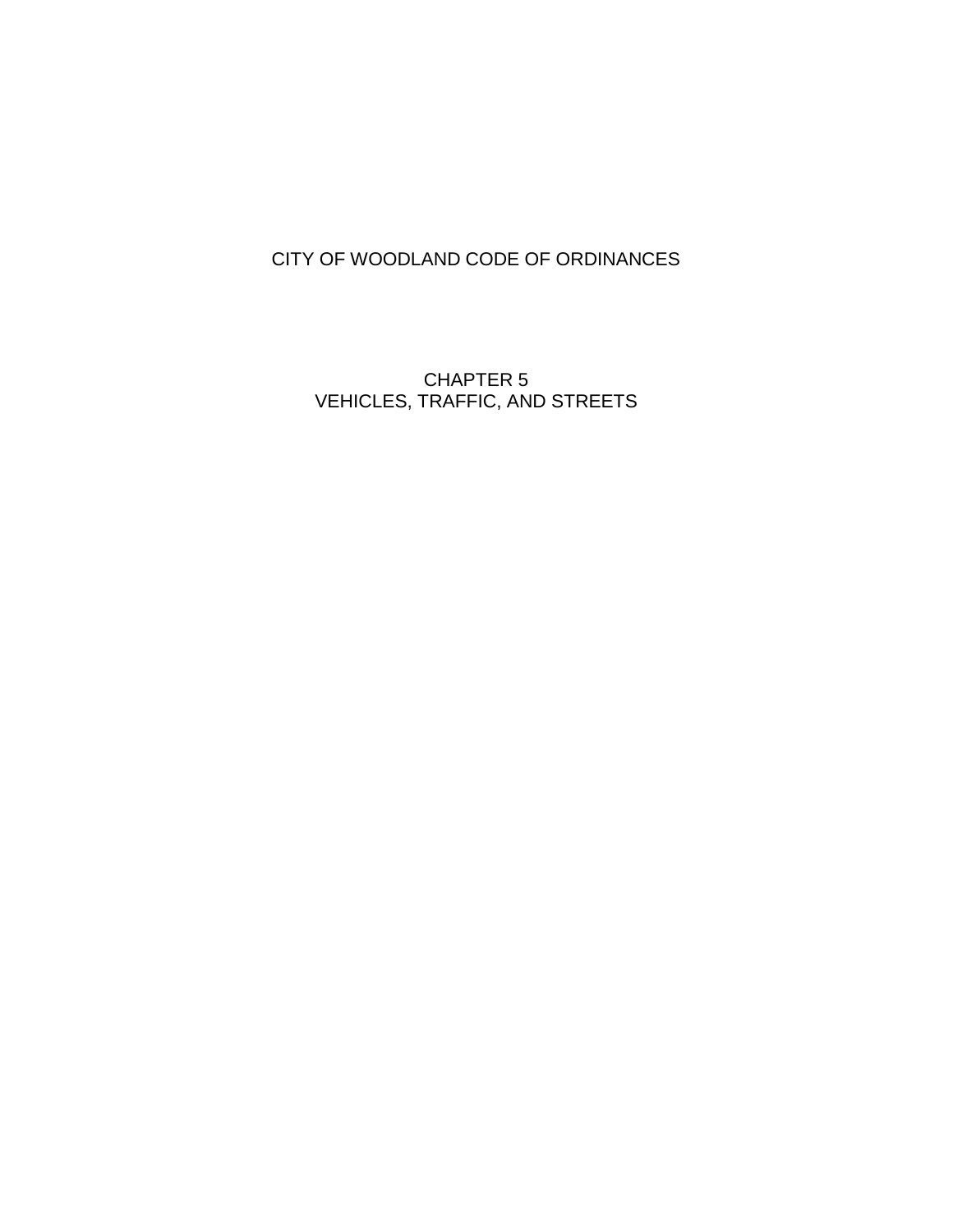## CHAPTER 5. VEHICLES, TRAFFIC AND STREETS

#### **SECTION 500 VEHICULAR TRAFFIC AND PARKING**

500.01 Highway Traffic Regulation Act. Chapter 169 of the Minnesota Statutes, as amended, known as the Highway Traffic Regulation Act, is adopted as a traffic ordinance regulating the use of streets and is incorporated and made a part of this Code as completely as if set out in full in this Code.

500.02 Unnecessary Exhibition of Speed. No person may operate a motor vehicle with unnecessary exhibition of speed on any street or other public or private driveway, parking lot or way within the City limits. Prima facie evidence of unnecessary exhibition of speed is any of the following: (a) unreasonable squealing or screeching sounds emitted by tires; (b) the throwing of sand or gravel by tires; (c) unreasonable skid, sway or slide upon acceleration or stopping.

500.03. Load Restrictions. No truck in excess of 18,000 pounds gross weight per axle shall travel on any street within the City, unless a permit has been obtained from the Zoning Administrator or their authorized agent. The permit fee is established in Chapter 3 of this code. Said permit shall be issued subject to such restrictions and conditions as the Zoning Administrator deems appropriate, including the posting of a cash deposit or performance bond to guarantee the repair of any damages resulting use of the City roadways.

*Exempted vehicles.* The provisions of this Section shall not apply to the following vehicles: emergency vehicles; trucks owned or operated by the City; school buses, when engaged in transporting pupils to or from school; trucks owned or operated by utility companies, when engaged in the construction or repair of utility company facilities; and refuse collection vehicles, when engaged in the collection of refuse from homes within the City, Septic pumping and repair service vehicles and well drilling and repair vehicles.

500.04. Seasonal weight restrictions. During the spring of each year, the Zoning Administrator will set a period of time, typically from March 1 to May 1, restricting the travel of vehicles in excess of 8,000 pounds gross weight per axle on any street within the City, unless a permit has been obtained from the Zoning Administrator or their authorized agent. The permit fee is established in Chapter 3 of this code. Said permit shall be issued subject to such restrictions and conditions as the Zoning Administrator deems appropriate, including the posting of a cash deposit or performance bond to guarantee the repair of any damages resulting the use of the City roadways. The dates and duration of the City's seasonal weight restrictions shall be as set by the Zoning Administrator. The only vehicles exempted from the provisions of this Section shall be those enumerated in Section 500.03.a.

The application must be in writing and the applicant must show good cause for the permit. In addition, the application must specifically describe the vehicle or vehicles,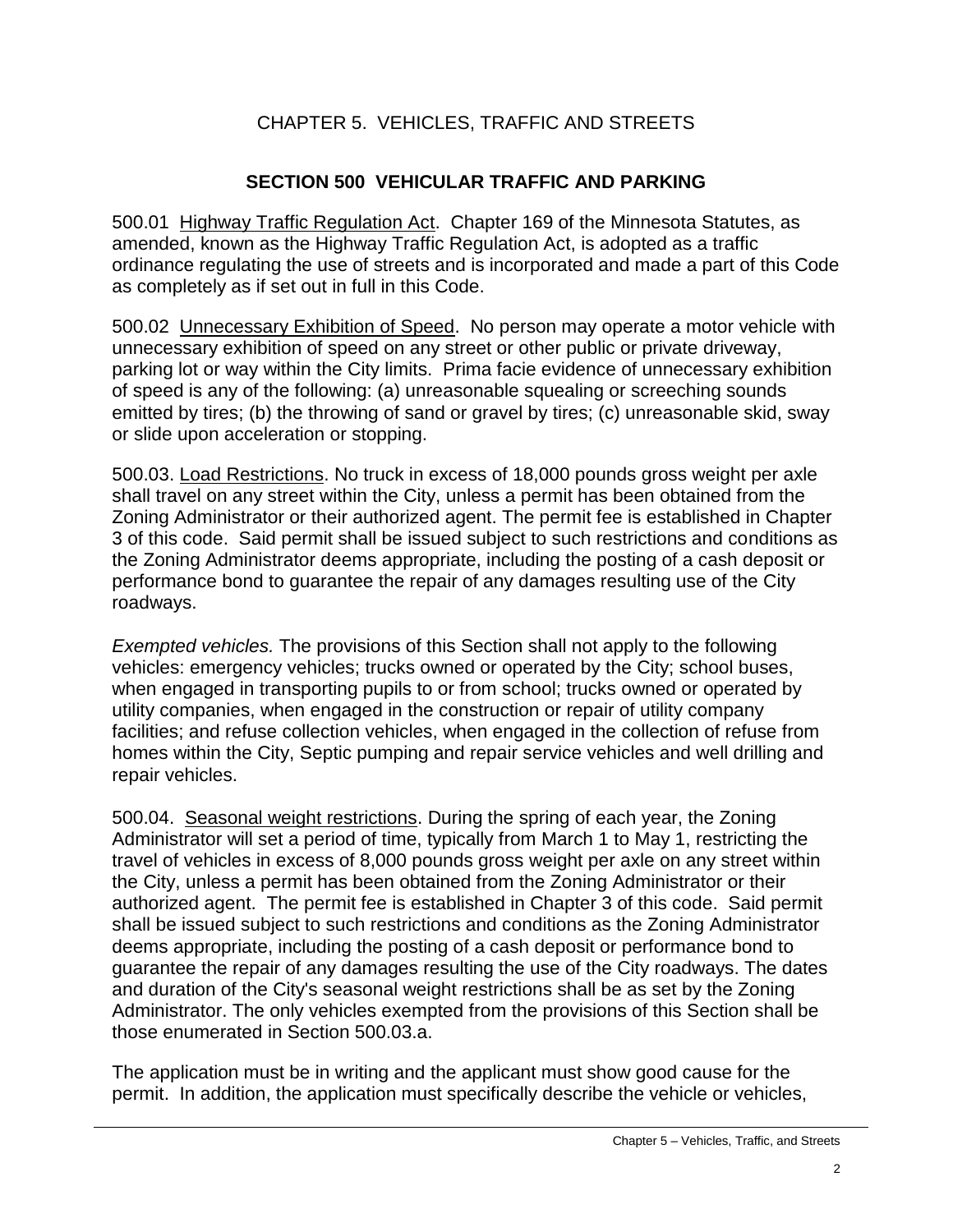loads to be moved, particular streets for which the permit is requested and the period of time for which the permit is requested. If a permit is issued, limitations and conditions of operation of the vehicle or vehicles may be prescribed to prevent undue damage to streets. The permit must be carried in the vehicle to which it refers and the vehicle will be open to inspection by any police officer or authorized agent of the Chief of Police.

#### 500.05 Parking Regulations.

Subd. 1. On-Street Parking. Except as expressly provided in Subd. 4 below, no person may park or leave unattended any vehicle on any public street in the City.

Subd. 2. No U Turns. No person may turn a vehicle so as to reverse its direction on a curve or hill where the vehicle cannot be seen by the driver of a vehicle within 1,000 feet approaching from either direction, or in any places designated by Council resolution as no U-turn zones.

Subd. 3. Vehicles Prohibited in Parks. No person may stop, park or operate a motorized vehicle, or ride a horse, except in compliance with the directions of a police officer, on park property or other public grounds within the City. Bicycles may be operated on park property or public lands except where signs prohibit their operation.

Subd. 4. Temporary On-Street Parking Permit. Upon request of a resident holding an event for which the resident has insufficient private parking to accommodate the expected number of guests, the Chief of Police may, but is not required to, issue a special parking permit allowing roadside parking, in designated permit parking zones subject to the following conditions:

- (a) The permit will specify the designated permit parking zone and the date and hours parking will be permitted.
- (b) Cars may be parked only in the specific area or areas designated in the permit.
- (c) Cars must at all times be parked sufficiently off the road so as to provide a lane wide enough for the unimpeded passage of emergency vehicles. If heavy snowfall or other conditions prevent off-pavement parking or otherwise make roadside parking unsafe, the Chief of Police will cancel the permit. The City has no obligation to plow snow from parking zones.
- (d) A resident granted a permit will post (and remove upon expiration of the parking permit) temporary signs clearly designating the permitted parking areas or provide an attendant or attendants to show guests where parking is and is not permitted, and will take all other steps required by the Chief of Police as a condition of the parking permit or that are otherwise necessary to insure that guest parking complies with the requirements of this Section 500.05.
- (e) Contractors with major construction or remodeling projects in the City may secure a monthly parking permit for a specified zone, providing that such monthly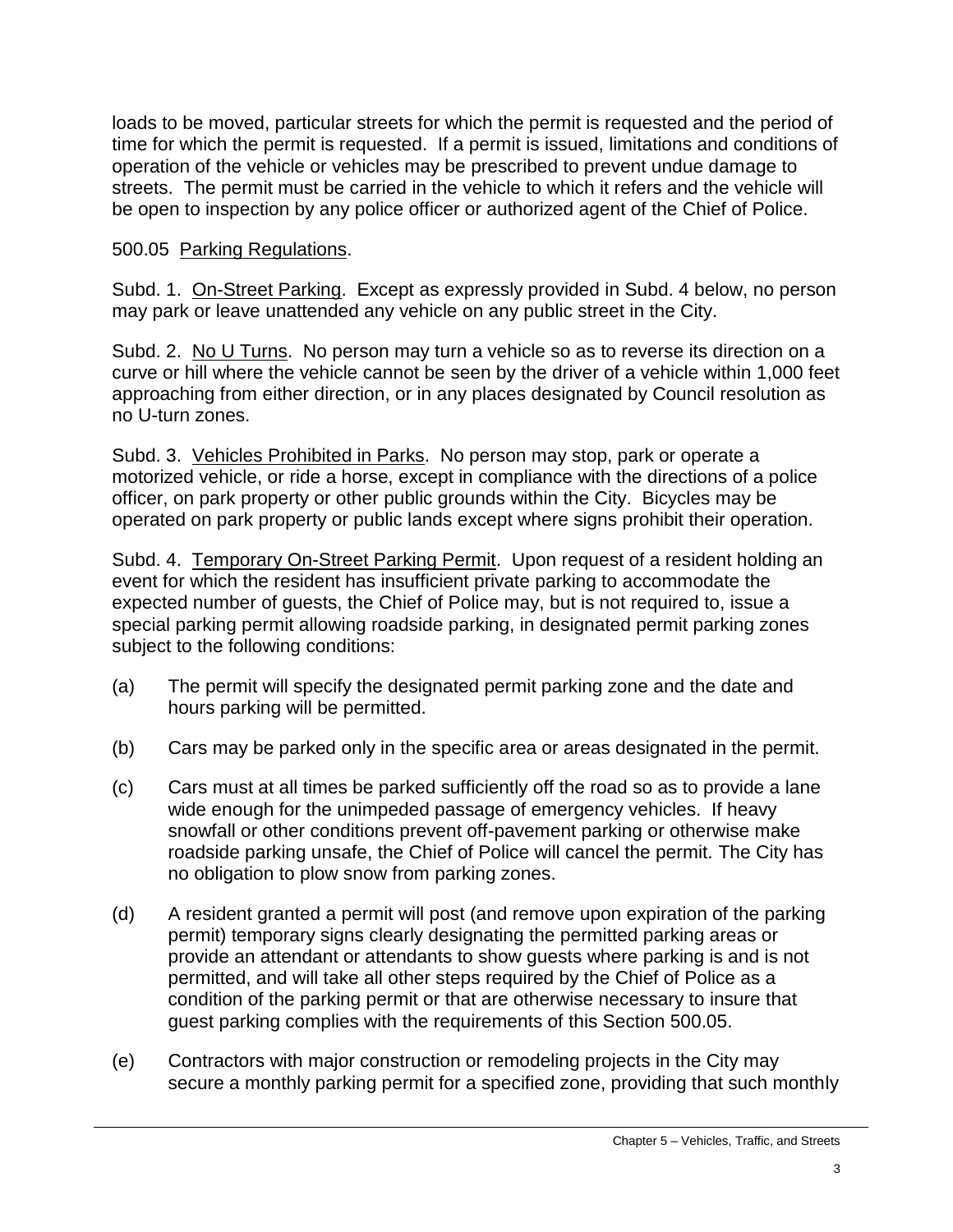permit shall not apply to the hours for which any other permit under this subdivision is issued.

Subd. 5. 24-hour Parking. No person may leave any vehicle on any public street for a consecutive period of more than 24 hours.

Subd. 6. Prohibited Parking After Snowfall. No person may park or leave unattended any vehicle on any public street, within the designated parking zones, in the City after two inches or more of snow has fallen until the street has been completely plowed. In addition to any other penalties imposed for violation of this Section, the Chief of Police is authorized to cause any vehicle parked or left unattended in violation of this Section to be towed from the street at the expense of the owner of the vehicle.

Subd. 7. Permitted Parking Without Permits. Parking is permitted along the north and south sides of Maple Hill Road without a permit, provided cars are parked sufficiently off the road so as to provide a lane wide enough for the unimpeded passage of emergency vehicles. Snow regulations designated in Subd. 6 will apply to Maple Hill Road.

Subd. 8. Temporary No Parking Areas. The Chief of Police or his designee may designate temporary no parking areas within the City and may provisionally post these areas with a "NO PARKING" sign.

500.06. Penalty. Any violation of a provision of Section 500 or of the statutes adopted by reference in Section 500.01 is a misdemeanor except violations of the parking regulations in Section 500.05, which are a petty misdemeanor, and except as provided in Minnesota Statutes, Sections 169.89 and 169.891 regarding petty misdemeanors.

# **SECTION 500 VEHICULAR TRAFFIC AND PARKING**

In order to provide for the health, safety and well-being of its citizens, as well as to insure the structural integrity of its streets and the use of the public rights-of-way, the city strives to keep its public rights-of-way in a state of good repair and free from unnecessary encumbrances. Although the general population bears the financial burden for the upkeep of the public rights-of-way, a primary cause for the early and excessive deterioration of its public rights-of-way is their frequent excavation by persons whose equipment or facilities are located therein as well as patching and restoration activities by persons undertaking adjacent construction activities.

Public right-of-way obstruction is a source of frustration for residents which must avoid these obstructions or change travel plans because of them. Persons whose equipment or facilities are located within the public right-of-way are the primary cause of these frequent obstructions.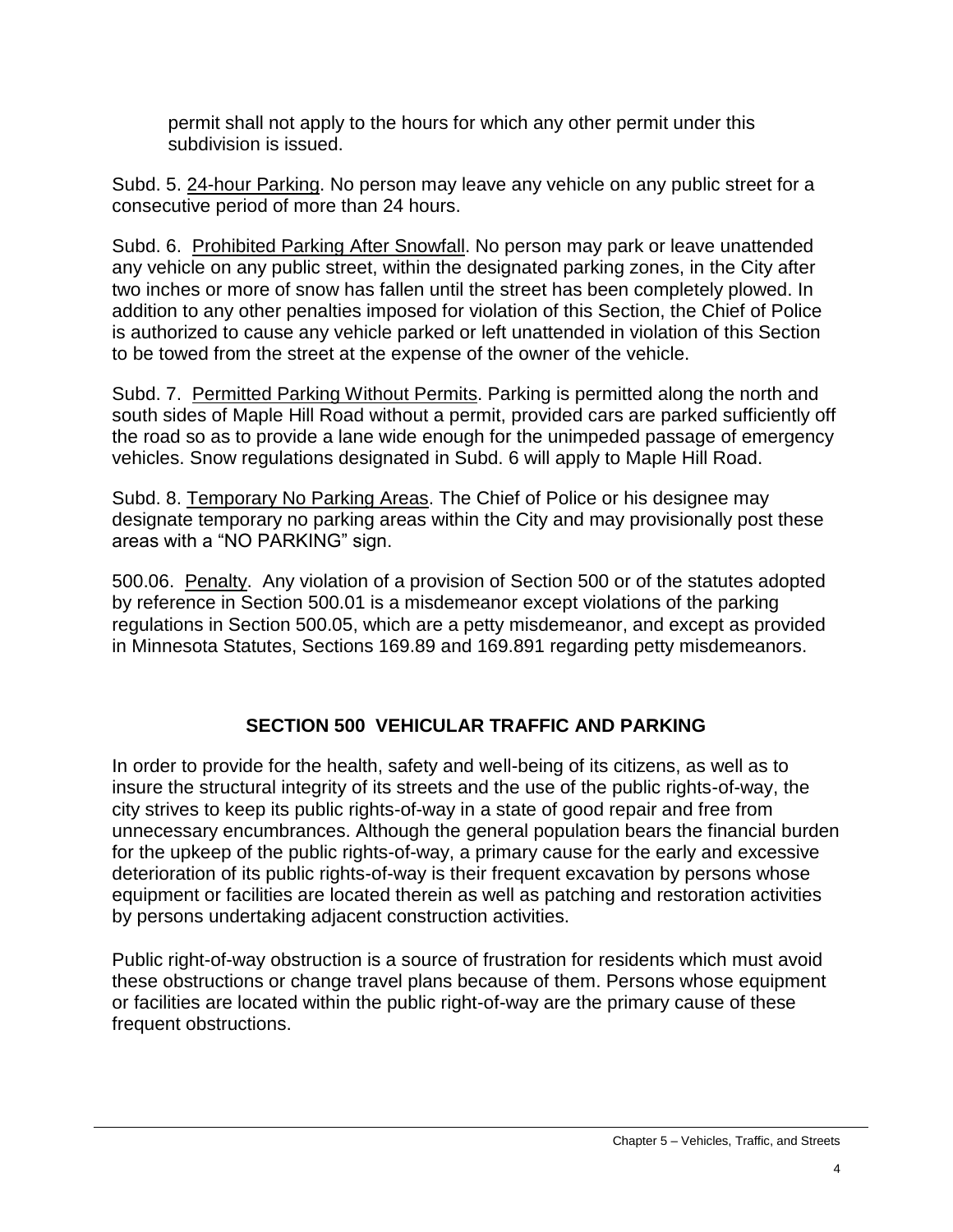In response to the foregoing facts and in accordance with the authority granted to the city under state and federal statutory, administrative and common law, the city hereby elects pursuant to this chapter to manage rights-of-way within its jurisdiction.

502.01 Permit Requirement. Except as otherwise provided in this code, no person may obstruct or excavate any right-of-way, or install or place facilities in the right-ofway, without first having obtained the appropriate permit from the city.

Subd. 1. Encroachment Permit. An encroachment use permit is required to use publicly owned rights-of-ways within the city for any private use or purpose other than the primary purpose of public travel, weather such use constitutes substantial or incidental use. Persons planting or maintaining boulevard plantings or gardens shall not be deemed to use the right-of-way, and shall not be required to obtain any permits or satisfy any other requirements for planting or maintaining such boulevard plantings or gardens under this chapter as long as plantings are located at least five feet from the street edge and do not include trees, boulders, fences or other structures.

Subd. 2. Excavation Permit*.* An excavation permit is required to excavate that part of the right-of-way described in such permit and to hinder free and open passage over the specified portion of the right-of-way by placing facilities described therein, to the extent and for the duration specified therein.

Subd. 3. Obstruction Permit. An obstruction permit is required to hinder free and open passage over or public use of the specified portion of right-of-way by placing equipment or materials described therein within the right-of-way, to the extent and for the duration specified therein.

Subd. 4. Right of Way Use Permit*.* Certain businesses connect various segments of their business, or other business, with conduits, cable wires or other methods of communication. The City, therefore, may permit private business and industry, under certain conditions, to use the public right-of-way for such uses pursuant to M.S. Chapter 237, subject to the permitting requirements of this chapter.

## 502.02 Encroachment Permits

Subd. 1 Purpose. It is recognized that limited private use or encroachment onto the right-of-ways is not necessarily inconsistent with public use. It is the purpose of this ordinance to provide for lawful incidental private use of publicly owned right-of-ways not inconsistent with public use.

Subd. 2. Permit. Any person may apply to the City Council for a permit to keep or maintain private property within a publicly owned right-of-way. The application shall be in writing and must describe with specificity the private property and right-of-way involved, and the nature and extent of the requested encroachment. The City Council may grant the permit if it is determined that the use applied for is incidental and not inconsistent with safe and efficient public use. However, no permit will be issued until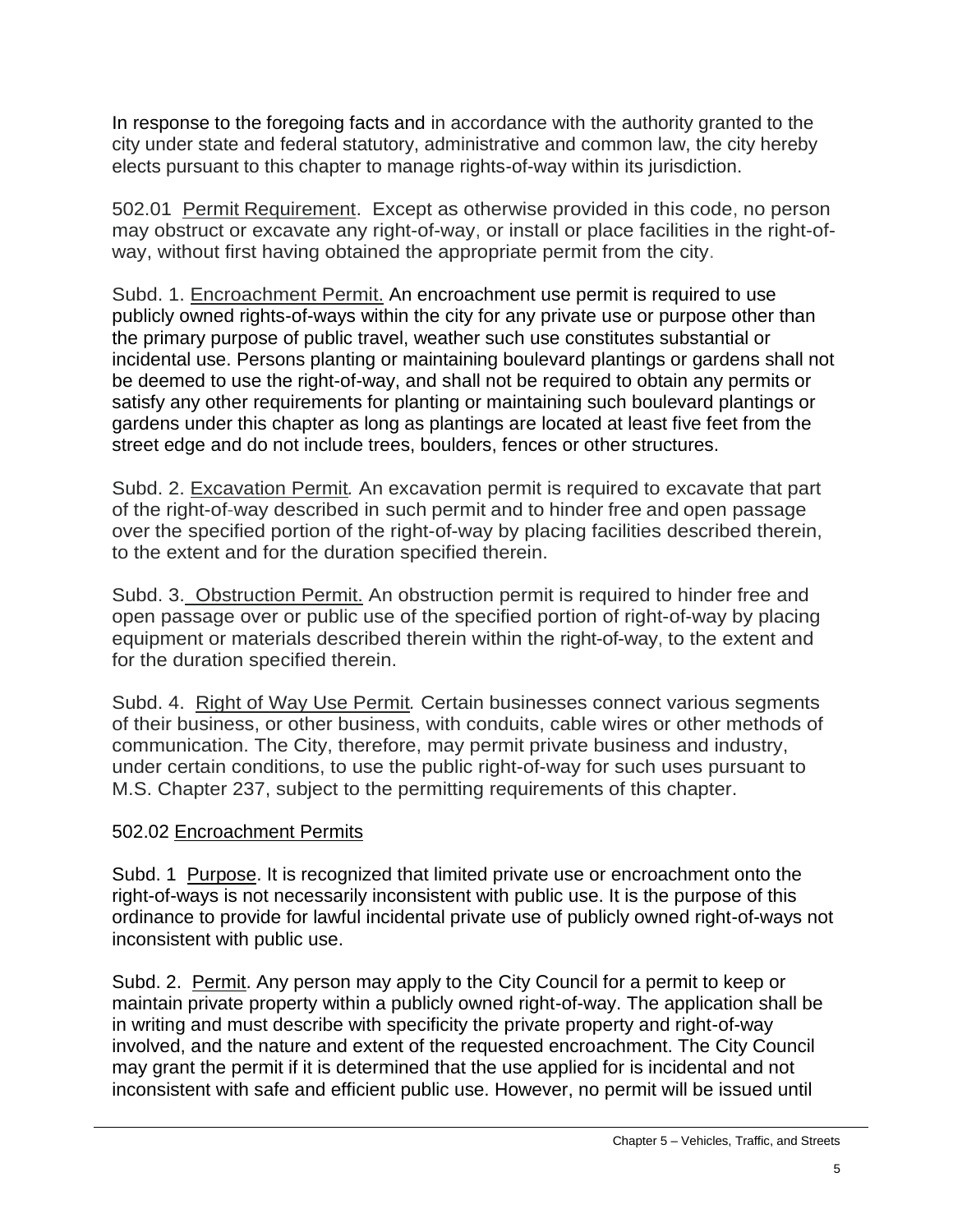the applicant has agreed in writing to waive any right to recover from the city for damage occurring to the property located within the right-of-way which may result from the performance of the city or its agents of its public duties required by law.

Subd. 3. Setback. Besides mailboxes outlined in City policy, no structure shall be placed closer than five (5) feet from the street edge, unless the City Council finds that the request is incidental and not inconsistent with safe and efficient public use of the rightof-way.

Subd. 4. Revocation. The city reserves the right to revoke any permit granted under this section as may be required by the public interest.

502.03 Excavation, Obstruction and Right-of-Way Use Permits. A permit application shall contain the following:

Subd. 1. Application. A completed application form, including all required plans or drawings showing the location and area of the proposed project and the location of all known existing and proposed facilities, and the following:

- (a) The applicant's name, Gopher State One Call registration certificate number, address, and email address if applicable, and telephone and fax numbers.
- (b) A certificate of insurance in an amount set forth in Chapter 3 naming the city as an additional insured, verifying that the applicant is insured against claims for personal injury, death, or property damages associated with work in the right-of-way, and requiring 30-day notice to the city of cancellation or material modification of the policy.
- (c) If the applicant is a corporation, a copy of the certificate required to be filed under Minnesota Statutes, section 300.06 as recorded and certified to by the Secretary of State.
- (d) A copy of the applicant's certificate of authority from the Minnesota Public Utilities Commission, or other authorization or approval from the applicable state or federal agency to lawfully operate, to the extent such authority is required by law to have such authorization or approval from said commission or other state or federal agency.
- (e) *Indemnification*. By registering with the city or by accepting a permit under this chapter, a permittee agrees to defend and indemnify the city in accordance with the provisions of Minnesota Rule 7819.1250.
- (f) *Terms To Which Applicants Must Agree Prior To Issuance Of Permit*. Every applicant for a permit required by this section must sign an agreement in substantially the following terms.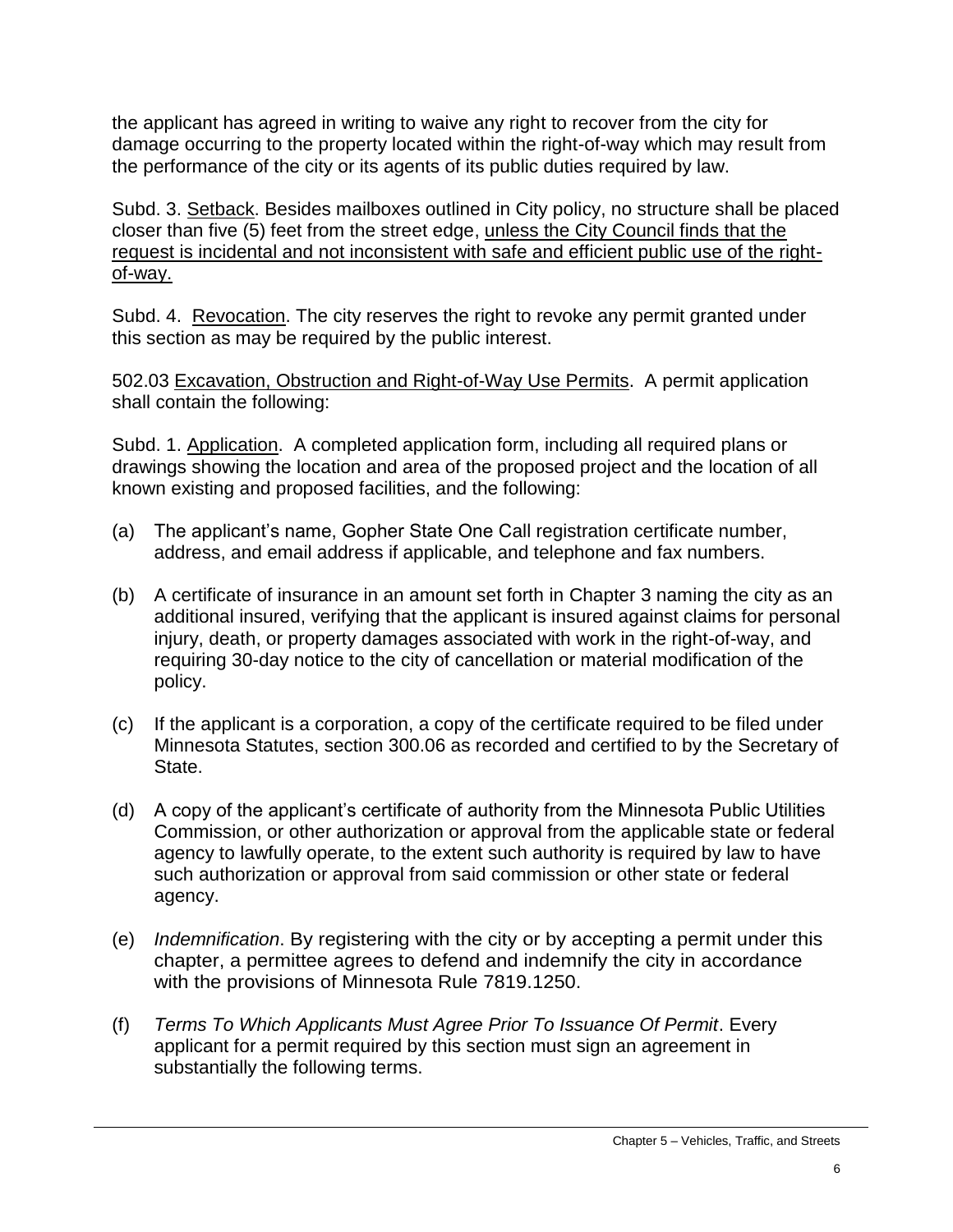- 1. To leave at least one-half (½) of the street clear for the passage of vehicles.
- 2. To guard any open excavation with substantial railings constructed and placed so as to bar all entrance to the excavation, and at night to show the limits of the railings and excavations by red lights or flares, and also to mark the limits of piles of material by such red lights or flares.
- 3. To refill the excavation as soon as is reasonably possible in accordance with appropriate City regulations and replace paving, sidewalks and all appurtenances in at least as good condition as before the excavation. If, within one (1) year after such refilling, the City Engineer shall find any defects caused by improper excavation or improper refilling, to remedy such defects on reasonable notice. If the person doing such excavation work shall fail to remedy any defect found therein within a year after its completion, upon notice from the City Engineer, the City may cause the work to be done at his expense.
- 4. To remove at once all rubbish and surplus earth.
- 5. To indemnify and hold the City harmless from all damages or claims arising out of the excavation work or accidents caused or claimed by the injured party to have been caused by the excavation or by failure to do the work or guard it properly.

Subd. 2. Application Fee. A permit fee covering the city's administrative and management costs and a deposit to ensure that right-of-way restoration is completed. The permit fee shall be determined by the City Council and set forth in chapter 3.

## 502.04 Joint Applications

Subd. 1. Joint Application*.* Applicants may jointly apply for permits to use, excavate or obstruct the right-of-way at the same place and time.

Subd. 2. With City Projects*.* Applicants who join in a scheduled obstruction or excavation performed by the city, whether or not it is a joint application by two or more permittees or a single application, are not required to pay the excavation or obstruction and degradation portions of the permit fee, but a permit would still be required.

## 502.05 Approval or Denial of Permit

Subd. 1. Permit Issuance*.* If the applicant has satisfied the requirements of this chapter, the city clerk shall issue a permit.

Subd. 2. Conditions*.* The city may impose reasonable conditions upon the issuance of the permit and the performance of the applicant thereunder to protect the health,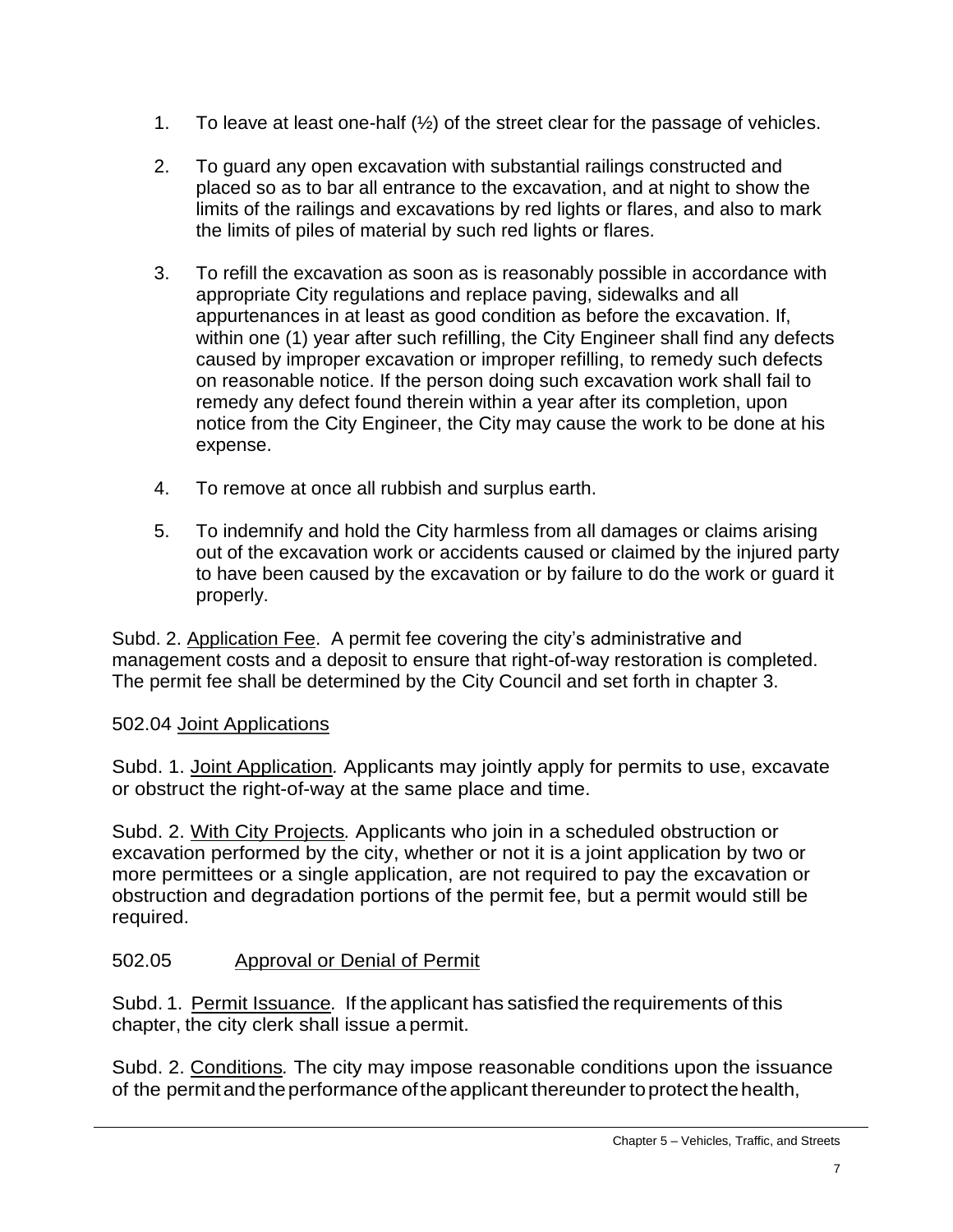safety and welfare or when necessary to protect the right-of-way and its current use. In addition, a permittee shall comply with all requirements of local, state and federal laws, including but not limited to Minnesota Statutes, Section 216D.01-.09(Gopher OneCallExcavation Notice System) and Minnesota Rules Chapter 7560.

Subd. 3. Reasons for Denial*.* The city may deny a permit for failure to meet the requirements and conditions of this chapter or if the city determines that the denial is necessary to protect the health, safety, and welfare or when necessary to protect the right-of-way and its current use.

Subd. 4. Procedural Requirements*.* The denial or revocation of a permit must be made in writing and must document the basis for the denial. The city must notify the applicant or right- of-way user in writing within three business days of the decision to deny or revoke a permit. If an application is denied, the right-of-way user may address the reasons for denial identified by the city and resubmit its application. If the application is resubmitted within 30 days of receipt of the notice of denial, no additional application fee shall be imposed. The city must approve or deny the resubmitted application within 30 days after submission.

502.06 Damage to Other Facilities. When the city does work in the right-of-way and finds it necessary to maintain, support, or move facilities to protect it, the city shall notify the local representative as early as is reasonably possible. The costs associated therewith will be billed to that facility owner and must be paid within 30 days from the date of billing. Each permittee shall be responsible for the cost of repairing any facilities in the right-of-way which it or its facilities damages. Each permittee shall be responsible for the cost of repairing any damage to the facilities of another permittee caused during the city's response to an emergency occasioned by that permittee's facilities.

502.07 Removal.

Subd. 1. At any time the City requires the removal of said facilities as a result of the vacation of the right-of-way, installation, repair or removal of facilities of the City or other public utility, or otherwise at the direction of the City, permittee agrees to remove its facilities to accommodate the City's or public utilities' work and to replace its facilities as directed by the City, all such cost of removal and replacement shall be at the cost of permittee.

Subd. 2 Upon permittee's nonuse or abandonment of such facility for a period of 180 days, the City may, at its discretion, require permittee to either abandon said facility in place, at which time same shall become property of the City, or, remove same at the expense of permittee.

502.08 Appeal. A right-of-way user that: (1) has been denied a permit; (2) has had permit revoked; or (3) believes that the fees imposed are not in conformity with Minn. Stat.237.163, Subd. 6, may have the denial, revocation, fee imposition, or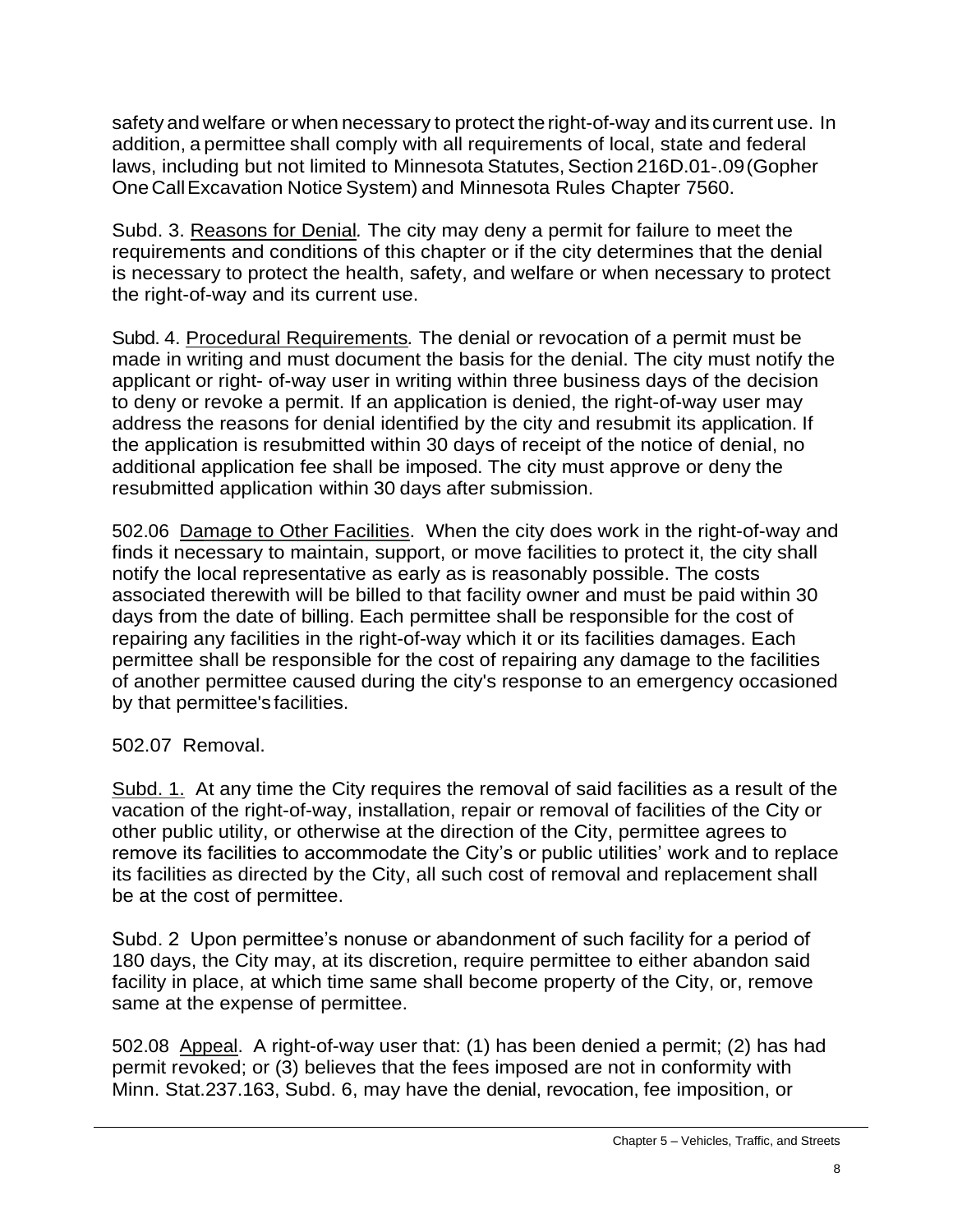decision reviewed, upon written request, by the city council. The city council shall act on a timely written request at its next regularly scheduled meeting, provided the right-of-way user has submitted its appeal with sufficient time to include the appeal as a regular agenda item. A decision by the city council affirming the denial, revocation, or fee imposition will be writing and supported by written findings establishing the reasonableness of the decision.

502.09 Supervision of Excavation Work. All work done pursuant to any excavation permit issued under the provisions of this section shall be performed under the direction and the satisfaction of the City Engineer or his duly authorized agent.

Subd. 1. At the time of inspection, the City Engineer may order the immediate cessation of any work, which poses a serious threat to the life, health, safety, or well being of the public.

Subd. 2. The City Engineer may issue an order to the permittee for any work that does not conform to the terms of the permit or other applicable standards, conditions, or codes. The order shall state that failure to correct the violation will be cause for revocation of the permit. Within 10 days after issuance of the order, the permittee shall present proof to the City Engineer that the violation has been corrected. If such proof has not been presented within the required time, the director may revoke the permit.

502.10 Small Wireless Facilities. In addition to the regulations found in 502.03 through 502.08, Small Wireless Facilities are regulated as follows.

Subd. 1Agreement*.* A small wireless facility shall only be collocated on a small wireless support structure owned or controlled by the city, or any other city asset in the right-of-way, after the applicant has executed a standard small wireless facility collocation agreement with the city. The standard collocation agreement may require payment of the following:

- a) Up to \$150 per year for rent to collocate on the city structure.
- b) \$25 per year for maintenance associated with the collocation.
- c) A monthly fee for electrical service asfollows:
	- 1. \$73 per radio node less than or equal to 100 maximum watts;
	- 2. \$182 per radio node over 100 maximum watts; or

3. The actual costs of electricity, if the actual cost exceed the foregoing.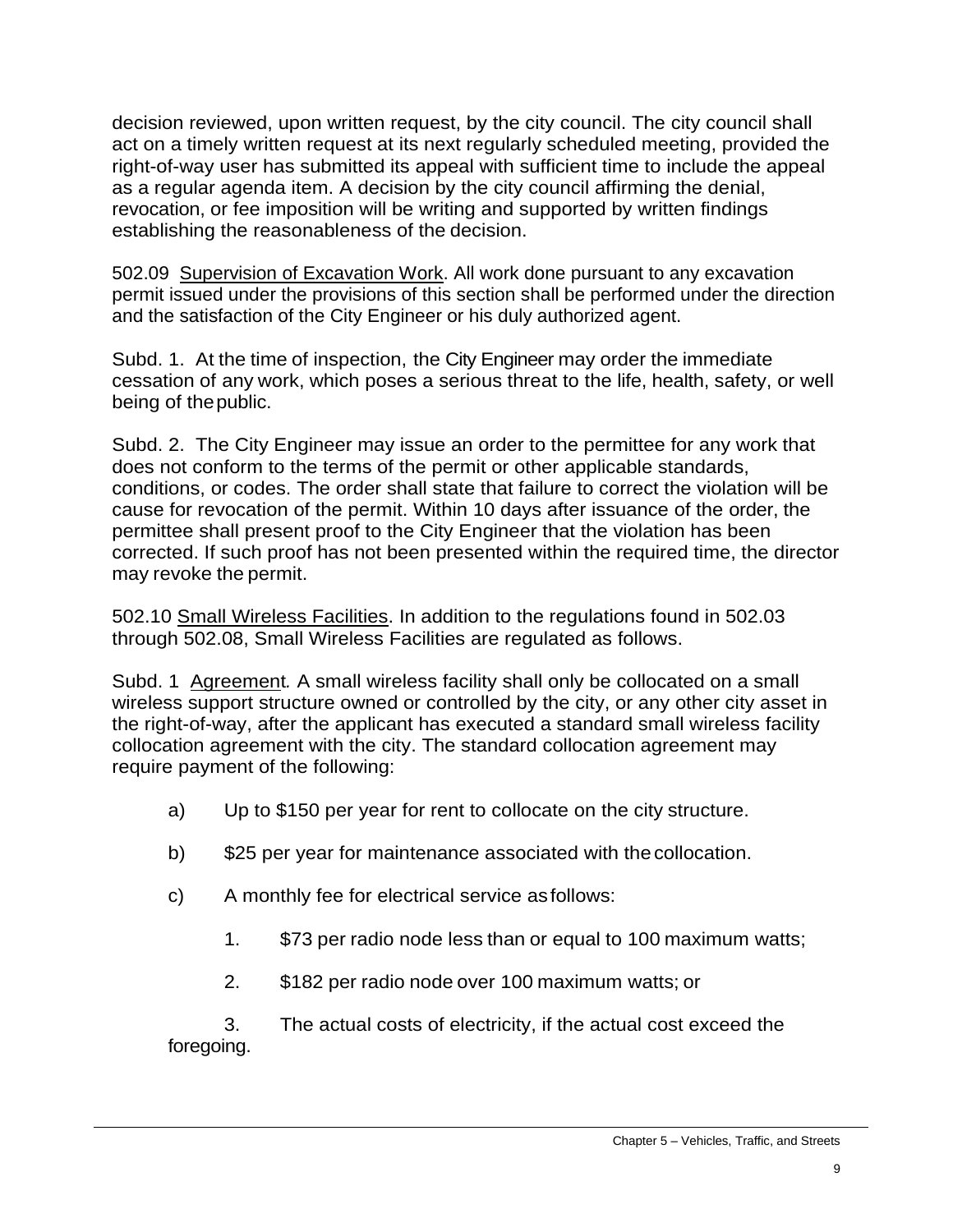The standard collocation agreement shall be in addition to, and not in lieu of, the required small wireless facility permit, provided, however, that the applicant shall not be additionally required to obtain a license or franchise in order to collocate. Issuance of a small wireless facility permit does not supersede, alter or affect any then-existing agreement between the city and the applicant.

Subd. 2 Installation. No new wireless support structure installed within the right-of-way shall exceed 30 feet in height without the city's written authorization, provided that the city may impose a lower height limit in the applicable permit to protect the public health, safety and welfare or to protect the right-of-way and its current use, and further provided that a permittee may replace an existing wireless support structure exceeding 30 feet in height with a structure of the same height subject to such conditions or requirements as may be imposed in the applicable permit.

Subd. 3 Deadline for Action. The city shall approve or deny a small wireless facility permit application within 90 days after filing of such and application. The small wireless facility permit, and any associated building permit application, shall be deemed approved if the city fails to approve or deny the application within the review periods established in this section.

502.11 Severability. If any portion of this chapter is for any reason held invalid by any court of competent jurisdiction, such portion shall be deemed a separate, distinct, and independent provision and such holding shall not affect the validity of the remaining portions thereof. Nothing in this chapter precludes the city from requiring a franchise agreement with the applicant, as allowed by law, in addition to the requirements set forth herein.

502.12 Enforcement. Failure to comply with the provisions of this chapter may result in permit cancellation, administrative fines, restrictions, or penalties as provided in Section 100.09 of this Code.

# **SECTION 505 SNOWMOBILE REGULATIONS**

505.01 General. No person may own or operate a snowmobile in the City in violation of, or contrary to, any provision of this Code.

505.02 Adoption by Reference.

Subd.1. Minnesota Statutes Applicable. The application of Minnesota Statutes, Sections 84.81 through 84.89, regarding snowmobile operation is hereby confirmed.

Subd.2. State Department of Natural Resources Rules and Regulations Applicable. The application of the Rules and Regulations of the State Department of Natural Resources relating to snowmobiles, Chapter 5, NR 51 through 59 (1973 Edition), is hereby confirmed.